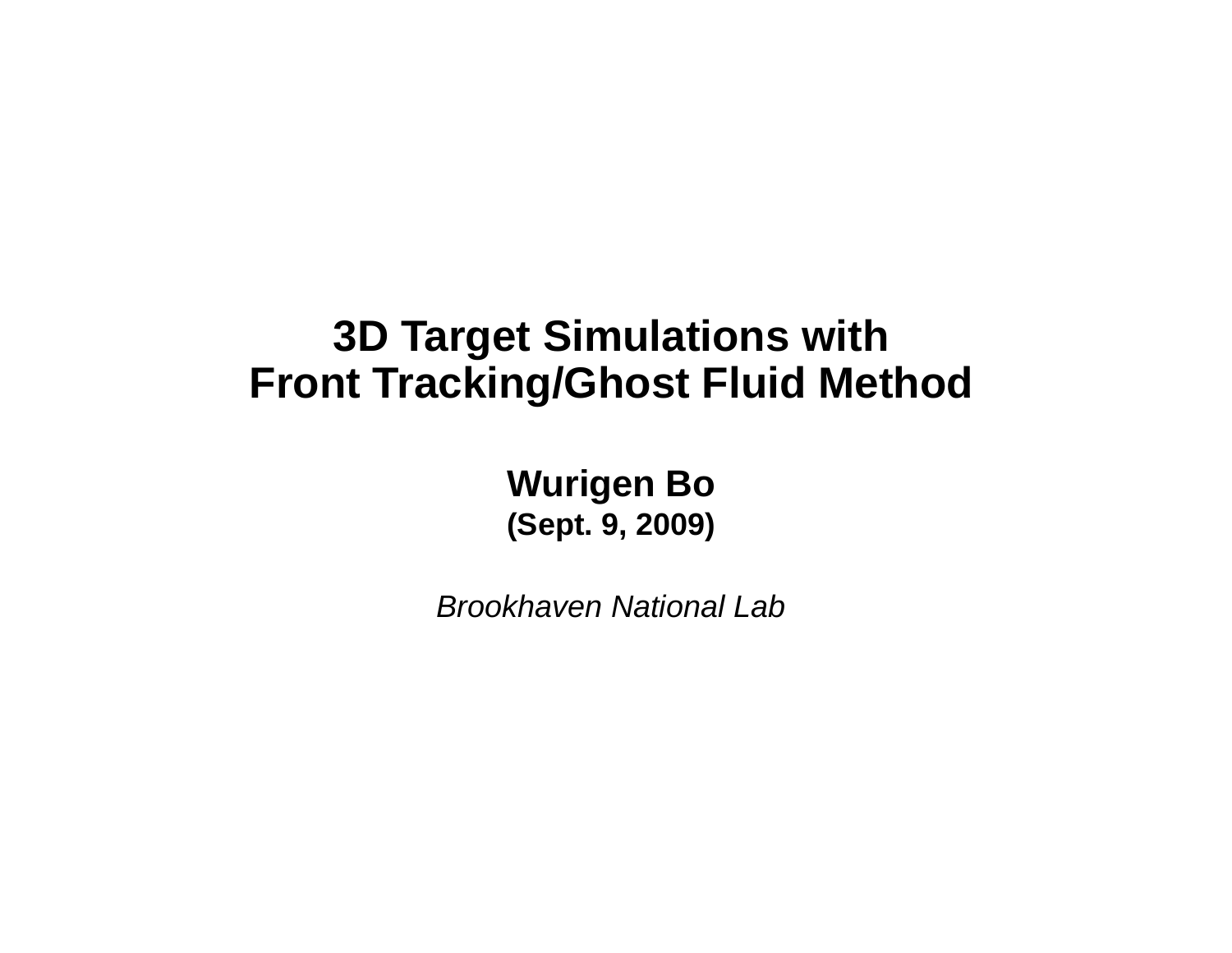# **Setup of the 3D Simulations**

- $\blacksquare$  Numerical method: The jet interface and cavitation bubbles are tracked by the front tracking method. Fluid solver is coupled with ghost fluid method.
- Parameters: Length = 2cm
	- Elliptic jet: Major radius = 0.8cm
	- $\blacksquare$  Minor radius = 0.3cm
- $\blacksquare$  Striganov's Energy deposition calculation for 14Gev, 10T proton beam is used. The peak pressure is 12,050 bar.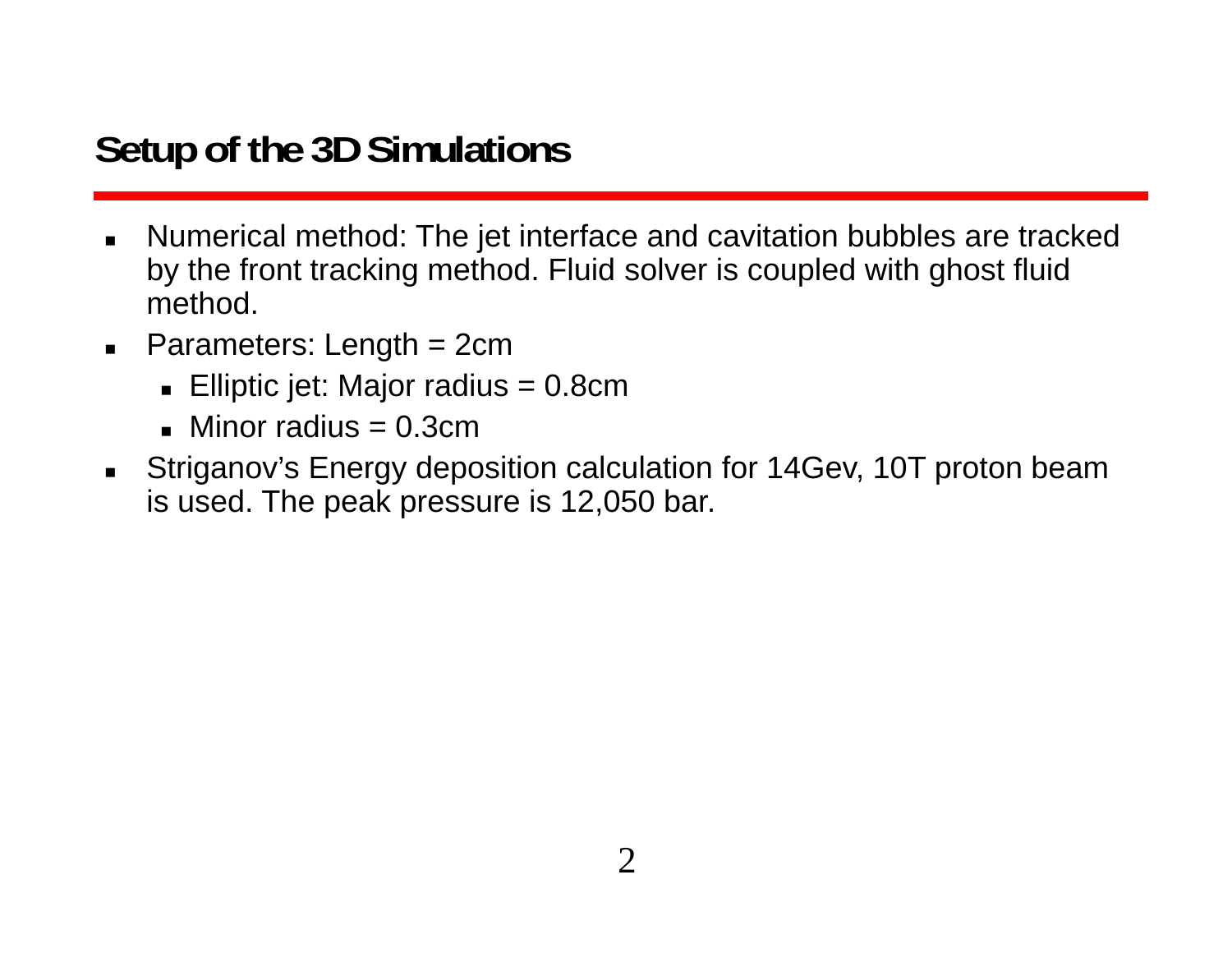# **Setup of the 3D Simulations**

 $\blacksquare$ Evolution of the jet surface and cavitation bubbles for B=5T

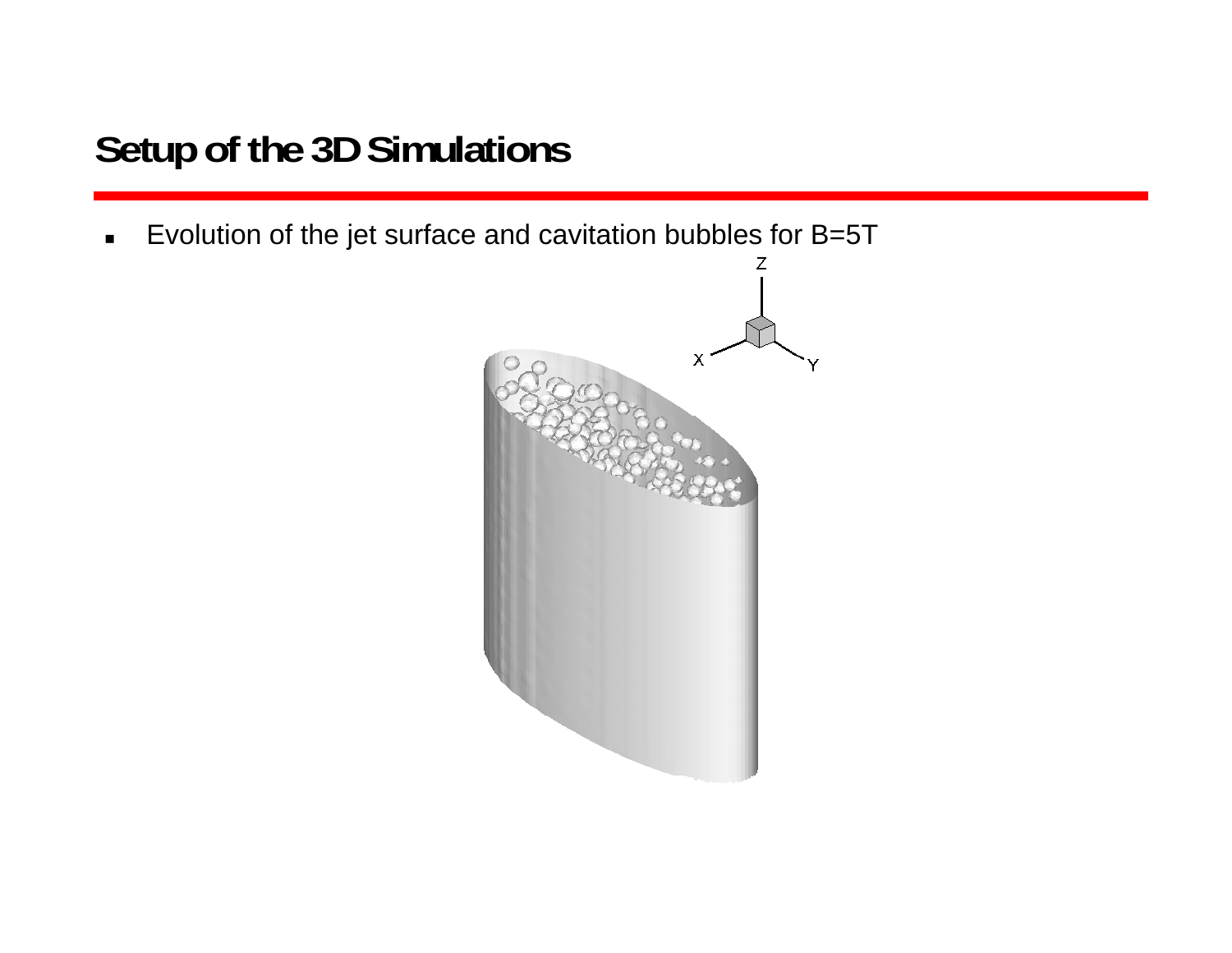### **Calculating filament length**

 $\blacksquare$  To obtain the expansion velocity along the jet surface, we evaluate the expansion length in 4 typical positions.

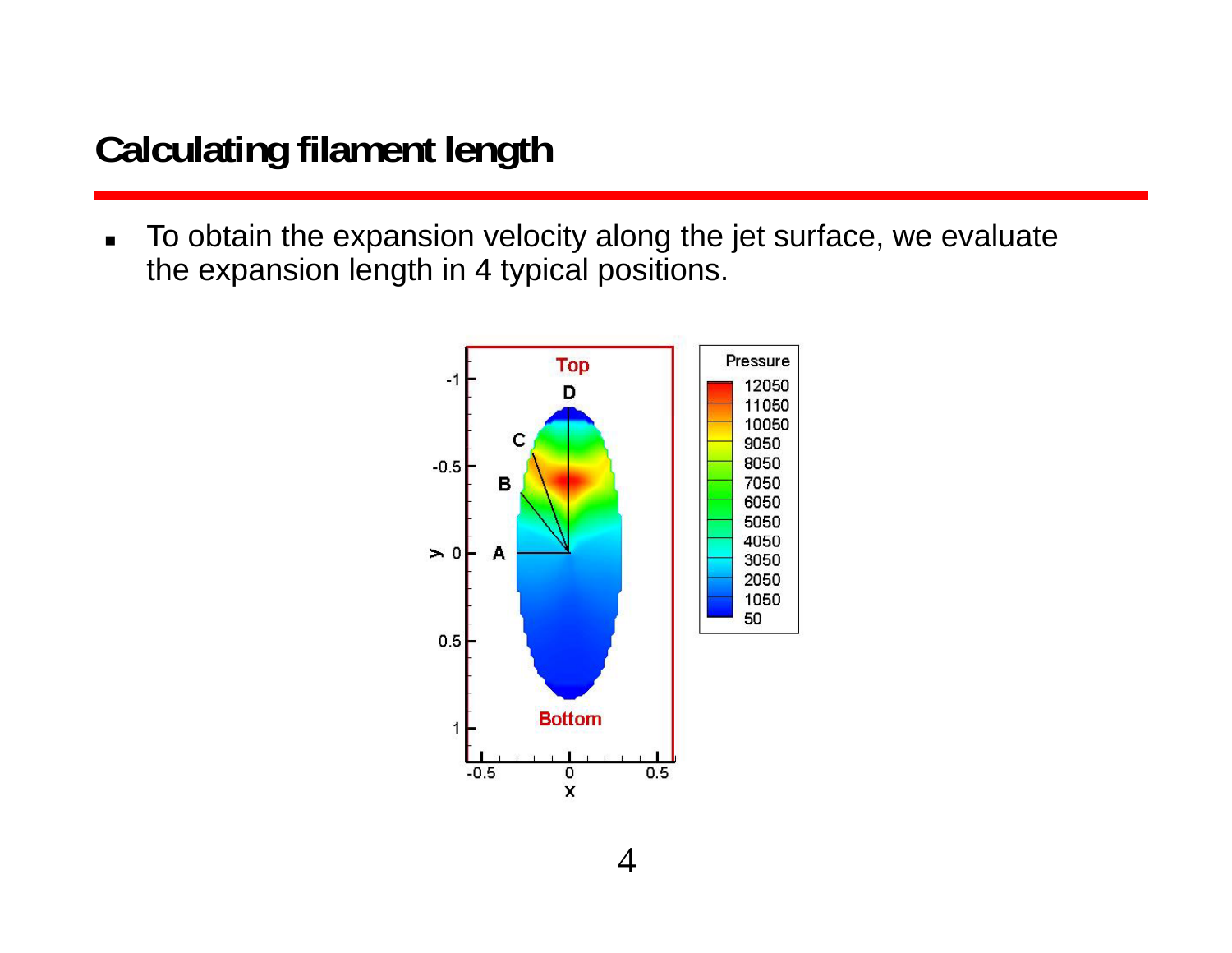#### No magnetic field

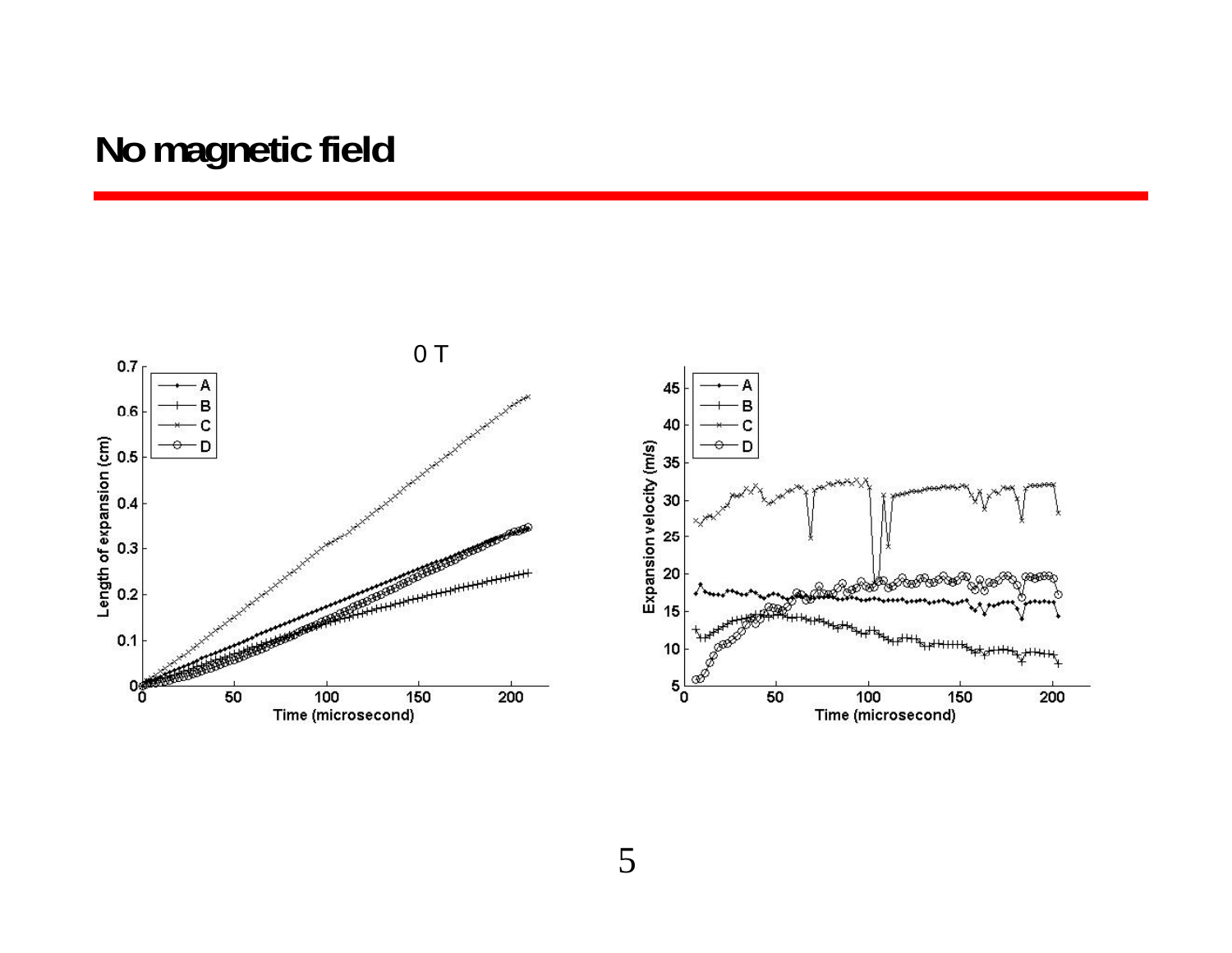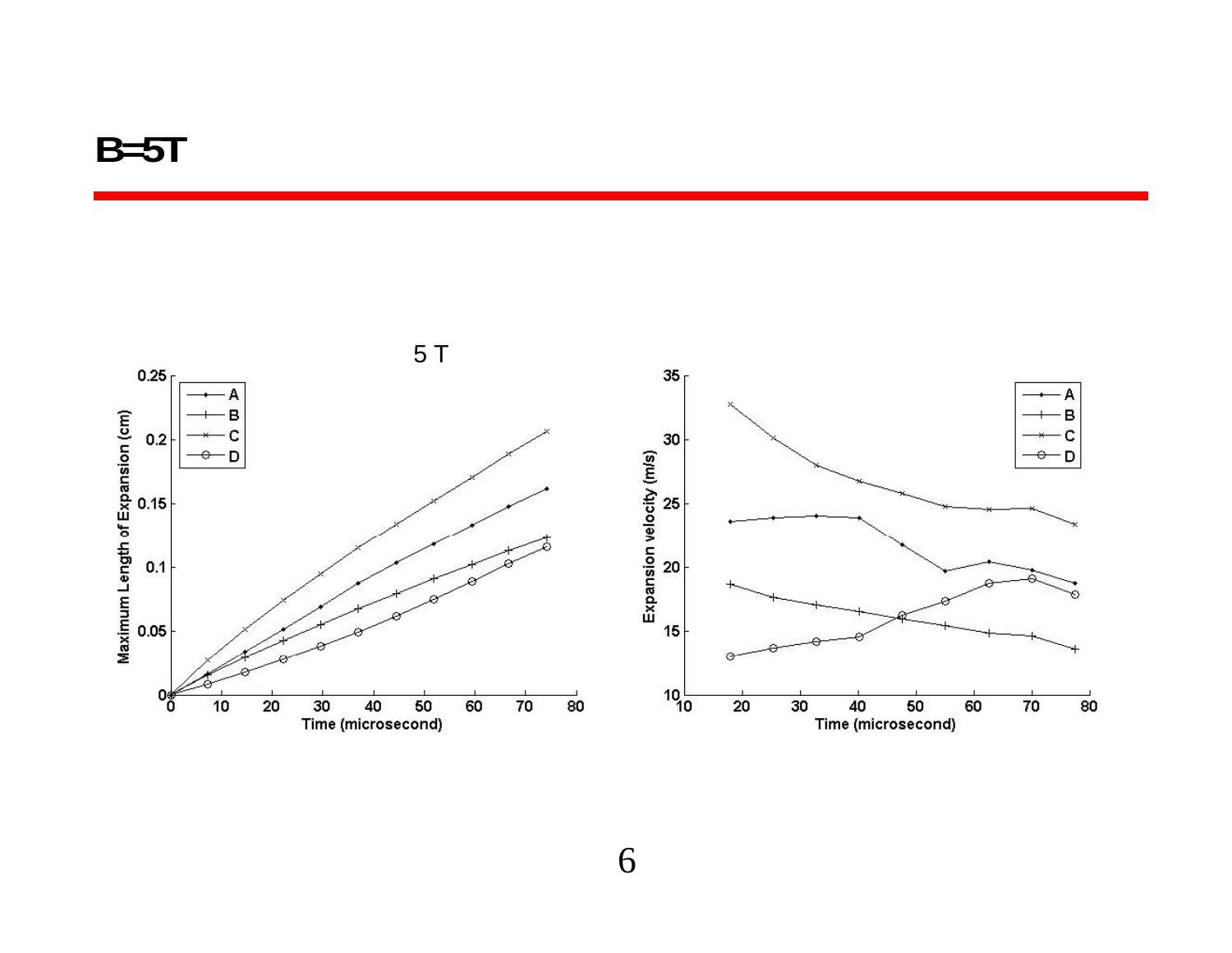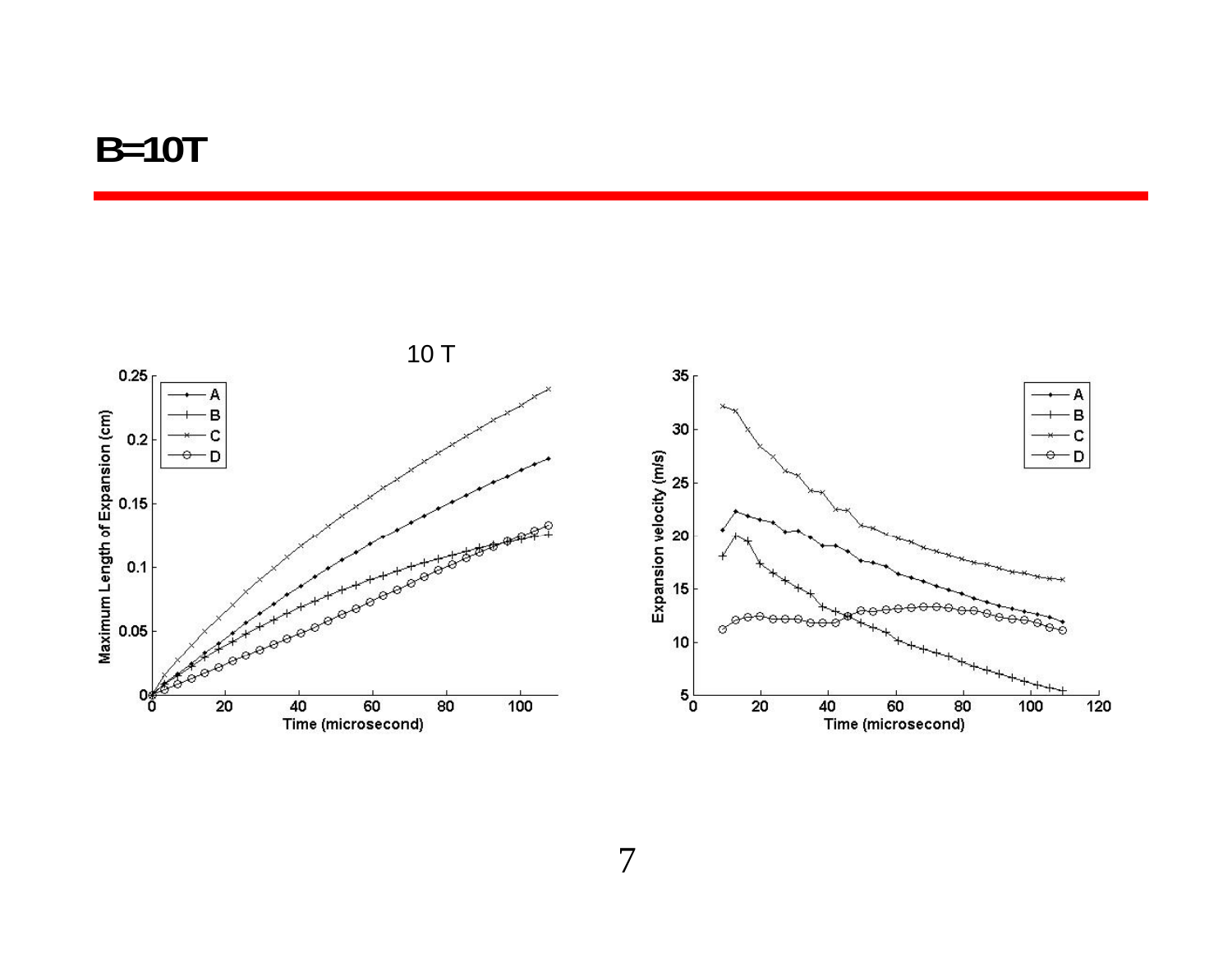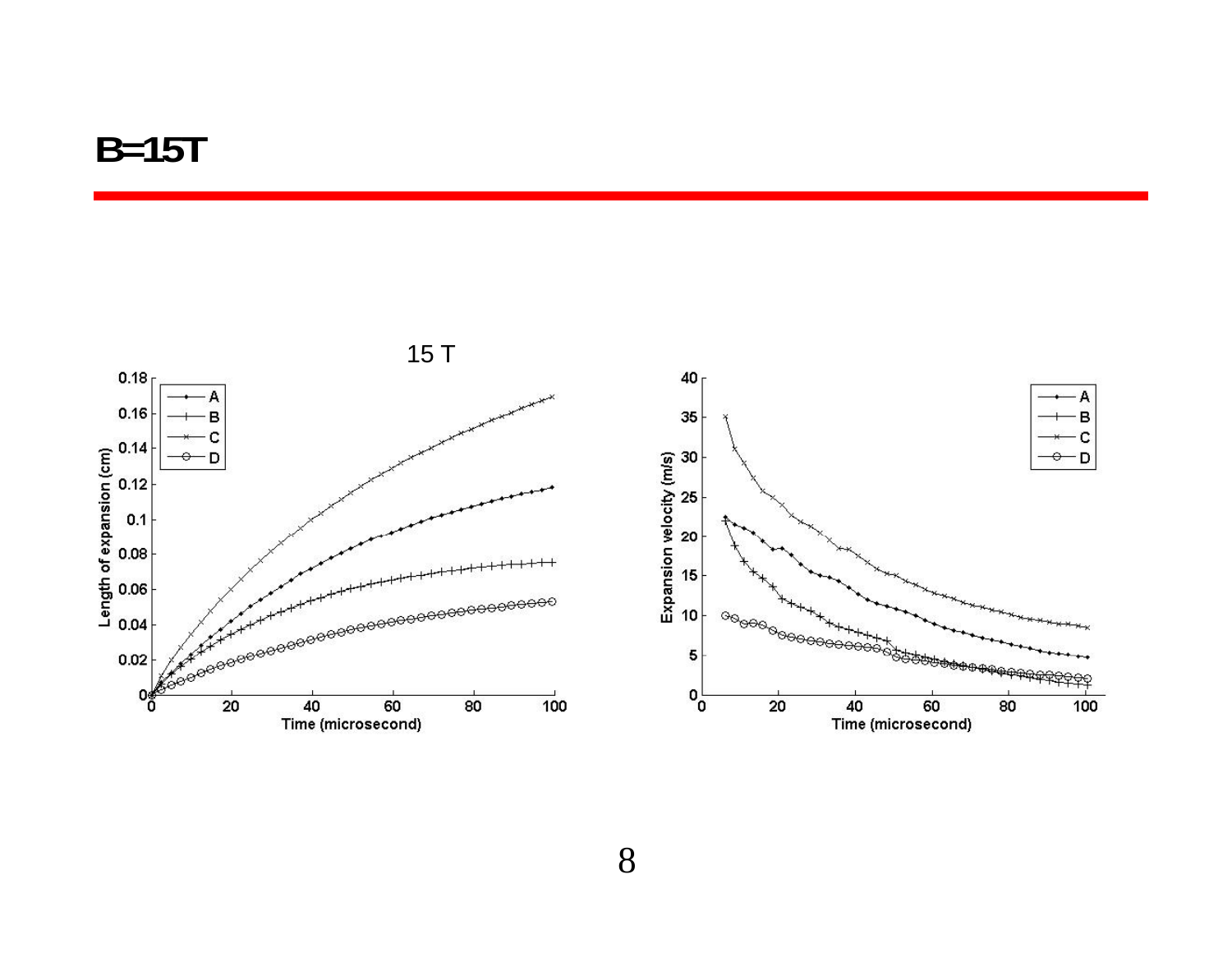### Summary



9